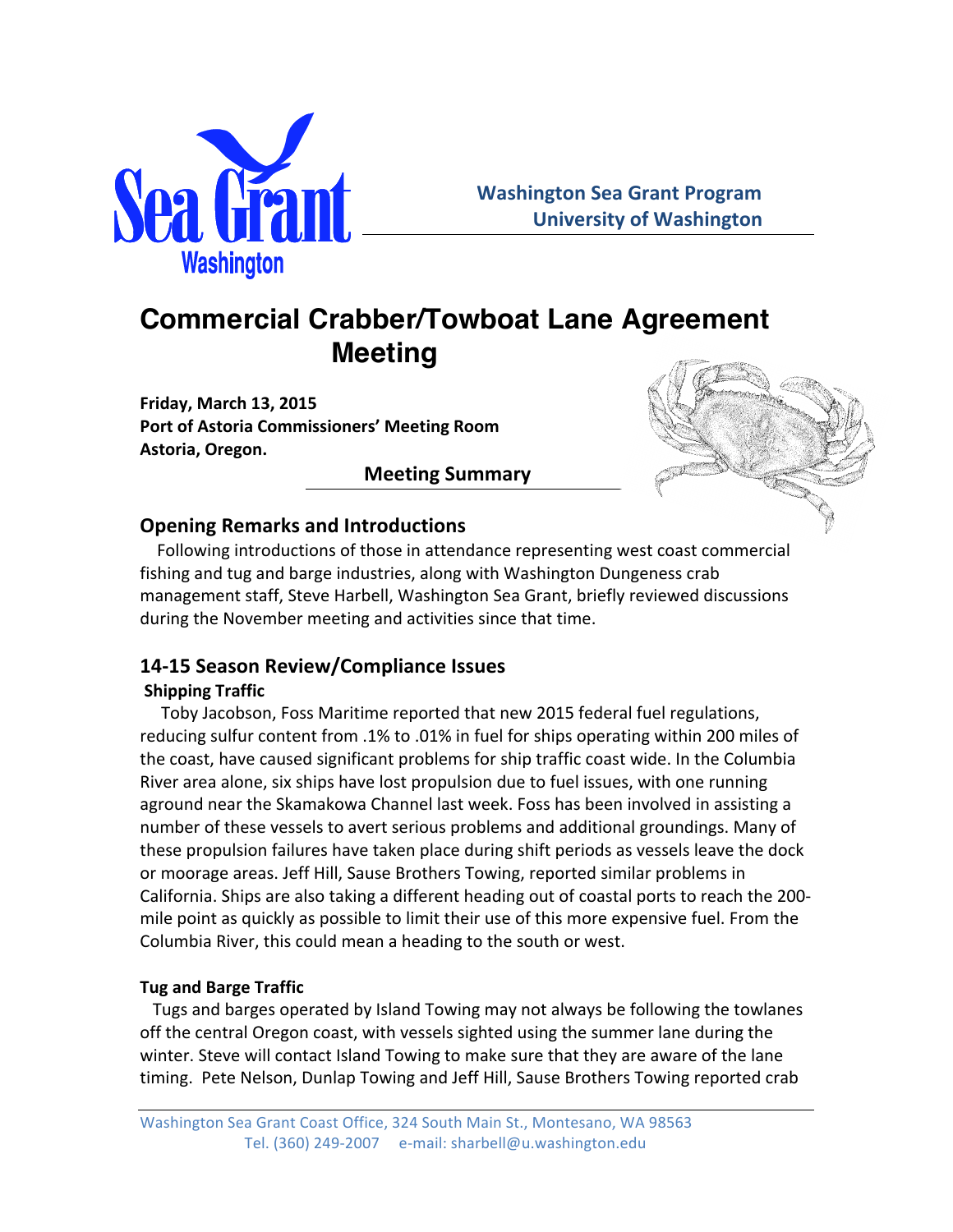gear in the southbound lane out of the Columbia River and off Eureka. Steve asked John Corbin, Oregon Crab Commission, and Dale Beasley, Columbia River Crab Fishermen's Association to check into this. Pete also indicated that longline gear was present in the Oregon winter lane off Aslea two weeks ago. Steve will check on this.

Pete Nelson indicated that Dunlap Towing will continue their operations along the coast including tows between the Columbia River and Coos Bay. The final three pontoons will be towed out of Grays Harbor this year, and the construction site may be converted to a ship repair facility in the future.

#### **Commercial Fishing**

Commercial crab industry representatives also reported the Island Towing issue off the Oregon coast. Dan Ayres, Washington Dept. of Fish and Wildlife, and Dale Beasley indicated that NOAA staff in Newport, Oregon had contacted them with an offer to compensate fishermen for crab pot losses related to NOAA's recent pursuit of a whale during crab season. In terms of production, fishermen reported that the 2014-15 season was one of the weakest in the last ten years.

#### **Updated Versions of the Towlane Charts**

Steve indicated that the charts have not been updated in over four years, and that he has discussed this process with Scott McMullen, Oregon Fishermen's Cable Committee, and requested funding from Washington Sea Grant. This work will include a number of new software formats including Coastal Explorer (Rosebud) and is scheduled for completion before the beginning of the fall crab season. Steve has already completed a process in partnership with the Washington Dept. of Natural Resources to develop the charts in GIS format which is now available on the Washington Sea Grant website.

# **Proposed Changes in Towlanes/Open Fishing Areas – Oregon Coast Background:**

Steve briefly reviewed the process regarding the proposed changes to the Oregon towlanes. With changing fishing and tug and barge operations off the coast of Oregon, previous meetings of this group included discussions on a hundred fathom advisory line and possible summer season towlane changes in the area south of the Columbia River. Past discussions included various options, with tug industry representatives indicating their willingness to narrow the lane from two miles currently to just one mile in width. They would also be willing to eliminate all lanes into the minor ports in Oregon including Garibaldi, Umpqua, and Siuslaw, and the inside lane just north of Coos Bay. This would open up over 175 square miles of additional area for crab gear during the season. In exchange, they would like to be able to use a towlane closer to shore during the entire year, not just late in the season, improving the safety of their operations, and reducing fuel costs. With more tug traffic now during the winter months, this would be of great benefit. 

Pete Nelson, Dunlap Towing, developed a more detailed proposal in March, 2013 reflecting these ideas, and this original proposal was posted on the Washington Sea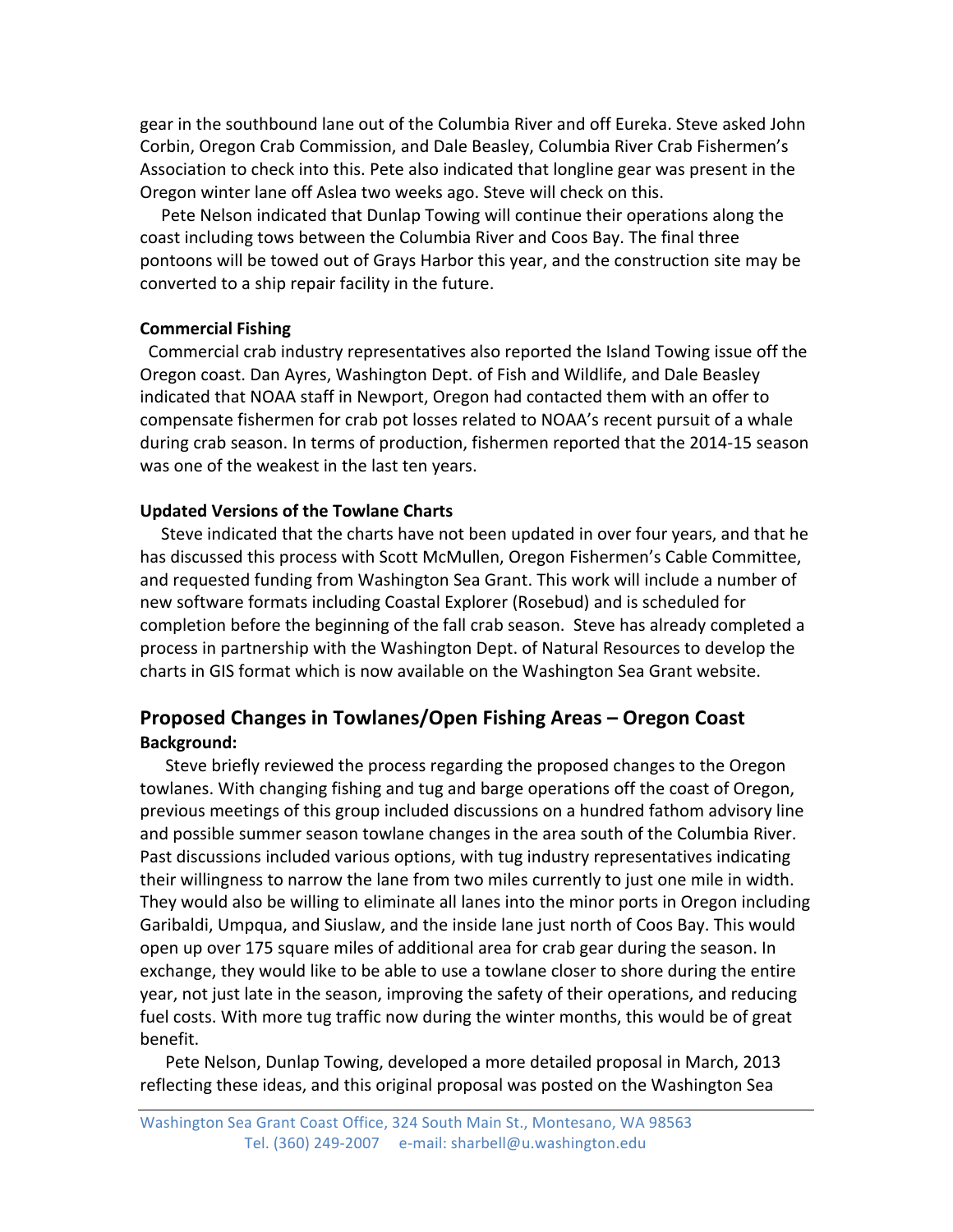Grant website, with copies distributed to meeting participants for their review and comment. At the two meetings of this group last year John Corbin, Oregon Dungeness Crab Commission, expressed support for the proposal because it would increase fishing area and provide a very defined location for tug and barge traffic. Although there would be some conflict with current fishing areas, the new one-mile lane width would be a significant improvement, allowing access to crab on each side of the lane. At that same meeting in March, 2013 Nick Edwards, crab fisherman from Coos Bay, discussed the need to consider greater fishing activity in deeper water within the 100-fathom line, as well as potential conflicts with gear closer to shore with the new proposal. He also recognized the benefits in the new lane proposal, and felt that this would be workable with commercial crab fishermen in his area.

#### **New Modified Proposal:**

At the March 2014 meeting, Pete Nelson and Ray Freel, Dunlap Towing, suggested a change in their original proposal to minimize navigation and weather hazards for tugs near the Columbia River. They suggested an alternate one and a half mile wide towlane starting further shoreward than the earlier proposed Point 16, approximately two miles southwest of the CR Buoy (Point 3). Running south, the lane would run approximately parallel to the originally proposed lane to Coos Bay. Towlanes into Newport and Coos Bay would also be included. Pete and Ray have been working with Sause Brothers Towing in Coos Bay on the details of this proposal, including the entrance to Coos Bay.

Dale Beasley, Columbia River Crab Fishermen's Association, expressed support for the proposal because it would increase fishing area and provide a very defined location for tug and barge traffic. Toby Jacobson, Foss Maritime, indicated that the mile and a half width would be acceptable. Coast Guard representatives saw no problems with the proposal.

#### **Discussion at the November 2014 Meeting:**

Steve had been working with commercial fishing and tug and barge industry representatives over several months to reach agreement on the proposal. Jamie Doyle, Oregon Sea Grant, had been leading this process in the Coos Bay area to get final agreement from industry representatives there.

Because of the increasing competitiveness of the Dungeness crab fishery, available fishing ground area was of great concern to commercial crabbers, and any potential impact to those areas from increased vessel traffic or ocean energy operations is problematic. The industry in Oregon has already lost important fishing grounds to ocean energy projects and is particularly sensitive to any further reductions. The good news is that our current offshore towlane in Oregon has been working well for commercial crabbers, allowing them full access to open fishing areas near shore free of tug and barge traffic. As such, there is significant resistance to changing the lane location as suggested in the proposal, even though this would simplify tug operations to a single lane year round. Our negotiation and agreement process is based on proposed changes that have benefits to both industries, and clearly the time and fuel savings with this current proposal would be of great value to tug and barge operations. However, after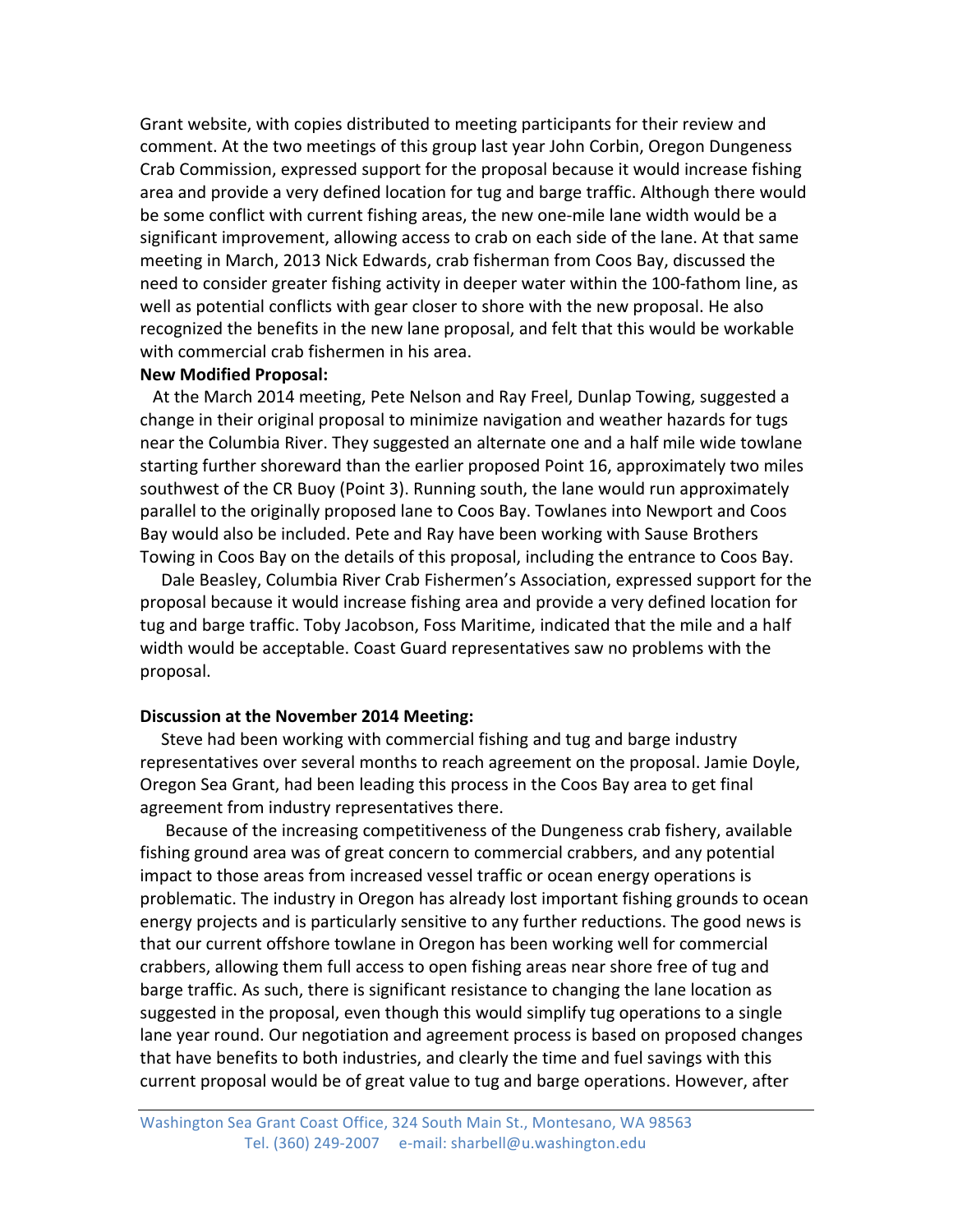several months of discussions and negotiations with the commercial crab industry, the benefits to them seem less clear.

Bob Eder, representing Newport crab fishermen, indicated their support for maintaining the current lane configuration. The proposed lane change would affect a significant amount of gear in the area from Cascade Head to Heceta Banks, further reducing access to very productive fishing grounds.

Pete Nelson and Ray Freel, Dunlap Towing, explained that their proposal reflects a need for greater safety and operational efficiency. They have encountered longline and trawl vessels in the winter lane off Newport, are too far offshore for cell phone communication, and configured their new lane proposal to avoid the ocean buoy off Newport and conflicts with other fisheries.

Steve suggested that a compromise location might be possible for the towlane somewhere between the current winter lane and the new proposed lane. Bob indicated that he could discuss this issue with crab fishermen in the Newport area when they have their pre-season meeting on November  $19<sup>th</sup>$ . He will draft a new lane proposal reflecting the suggestions from commercial crab fishermen on the central Oregon coast and send that modified chart to Steve as soon as possible for review by tug and barge industry representatives. 

A new ocean energy test site has also been established off Newport creating a conflict with the entrance towlanes into that port. Although there is very little tug and barge traffic currently, this conflict needs to be resolved. The group reviewed the site location, but needed additional details. Bob Eder agreed to also provide a proposal for the entrance lanes. Tug and barge industry representatives indicated that this might be simplified to a Y-shaped lane as we developed for Humboldt Bay some time ago.

The new lane proposal seems to be acceptable north of Cascade Head and south of Heceta Banks, where there is minimal crab fishing activity. When Bob completes his proposal for the central coast, another draft proposal will be developed encompassing these three areas.

#### **Discussion at This Meeting**

Bob Eder, Newport Crab Fishermen's Association reviewed the elements of his new proposal which would:

- maintain the winter and summer lanes,
- move up the opening of the summer lane to April  $1^{st}$ ,
- possibly move the winter lane to follow the 100 fathom line,
- define the entrance lanes into Newport, and
- define the towlane running south of Hecata Banks (Points 22 and 23)

After some discussion, Steve summarized the current process. Our negotiation and agreement process is based on proposed changes that have benefits to both industries, and clearly the time and fuel savings with this current proposal would be of great value to tug and barge operations. However, after lengthy discussions and negotiations with the commercial crab industry, the benefits to them seem less clear. We will move forward with the proposed April  $1^{st}$  opening for the summer towlane. Since this also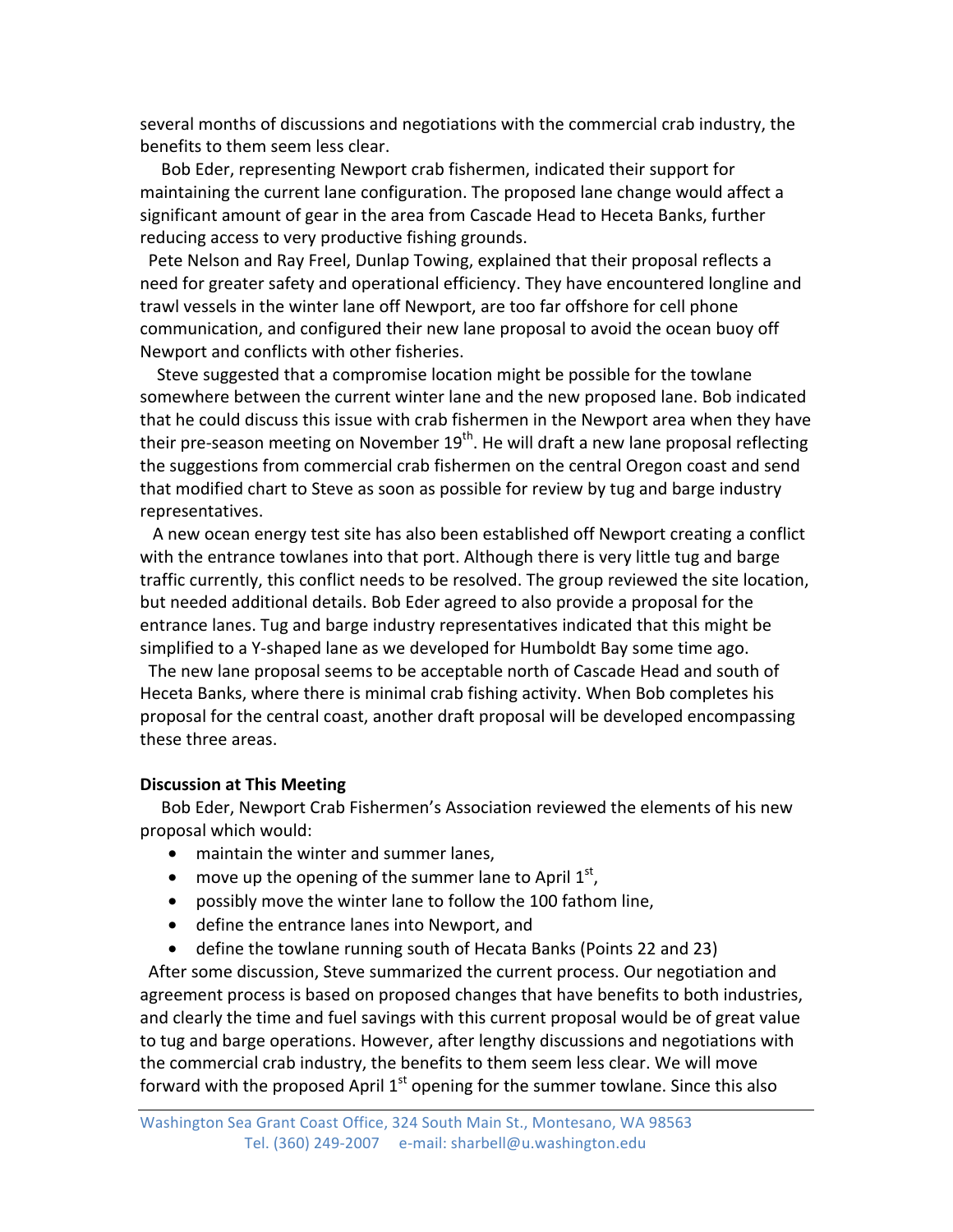includes a change in the southern summer lane coming out of the Columbia River, John Corbin and Dale Beasley were asked to check with fishermen to make sure that this is acceptable. We will also define the Newport entrance lanes (see discussion below), and define the lane south of Hecata Banks to Coos Bay. Steve had charted the lane into Coos Bay, which was accepted by tug and barge industry representatives, and Jamie Doyle, Oregon Sea Grant, will check with commercial fishing industry representatives in Coos Bay to make sure that this is acceptable. The new charts will also include a lane running south to Cape Blanco.

### **Ocean Energy Development**

### **Newport Entrance Lanes**

Although tug and barge traffic into and out of Newport, Oregon in the past has been minimal, recent port development may lead to increased traffic in the future. In addition, a recent process related to ocean energy development has established a portion of an ocean energy test site in the existing southern entrance lane. Dan Hellin, Oregon State University, provided some background to the group on this process, and suggested a number of options in relocating the entrance lanes. For the summer towlane, the group agreed with Dan's proposed changes in moving the southern lane slightly to the south to avoid the test site. For the lane connection to the winter lane, Pete Nelson and Jeff Hill expressed concern about running the lane over the Stonewall Banks area, which is extremely shallow given their operational needs. Scott McMullen also indicated that the sea buoy area off Newport now includes several Ocean Observatory Initiatives buoys, which should be avoided. The group suggested extending the summer connecting lanes both north and south, providing a connection to the winter towlane. For the southern lane, this would roughly follow the 17 degree line on Dan's chart. Dan will develop a new lane proposal for review following these recommendations.

#### **Other Oregon Projects**

Scott McMullen provided an update on other projects in Oregon. The Camp Rilea wave energy project is moving forward, with buoy deployment last summer, and additional areas planned for development. This may include a large carpet wave energy device.

### **Marine Spatial Planning**

Kevin Decker, Washington Sea Grant, described several upcoming marine spatial planning outreach programs, including a review of the Rhode Island marine spatial planning program. Dale Beasley expressed his concerns regarding the lack of emphasis on protecting existing sustainable uses. With a marine sanctuary, tribal fisheries, and economically important commercial and sport fisheries on the southern coast, Washington is a unique state in terms of further offshore development. Economic losses to the commercial fishing industry have already been substantial. There has been some discussion of fishing reserves off the Washington coast that would provide support for existing uses in highly valued commercial fishing areas.